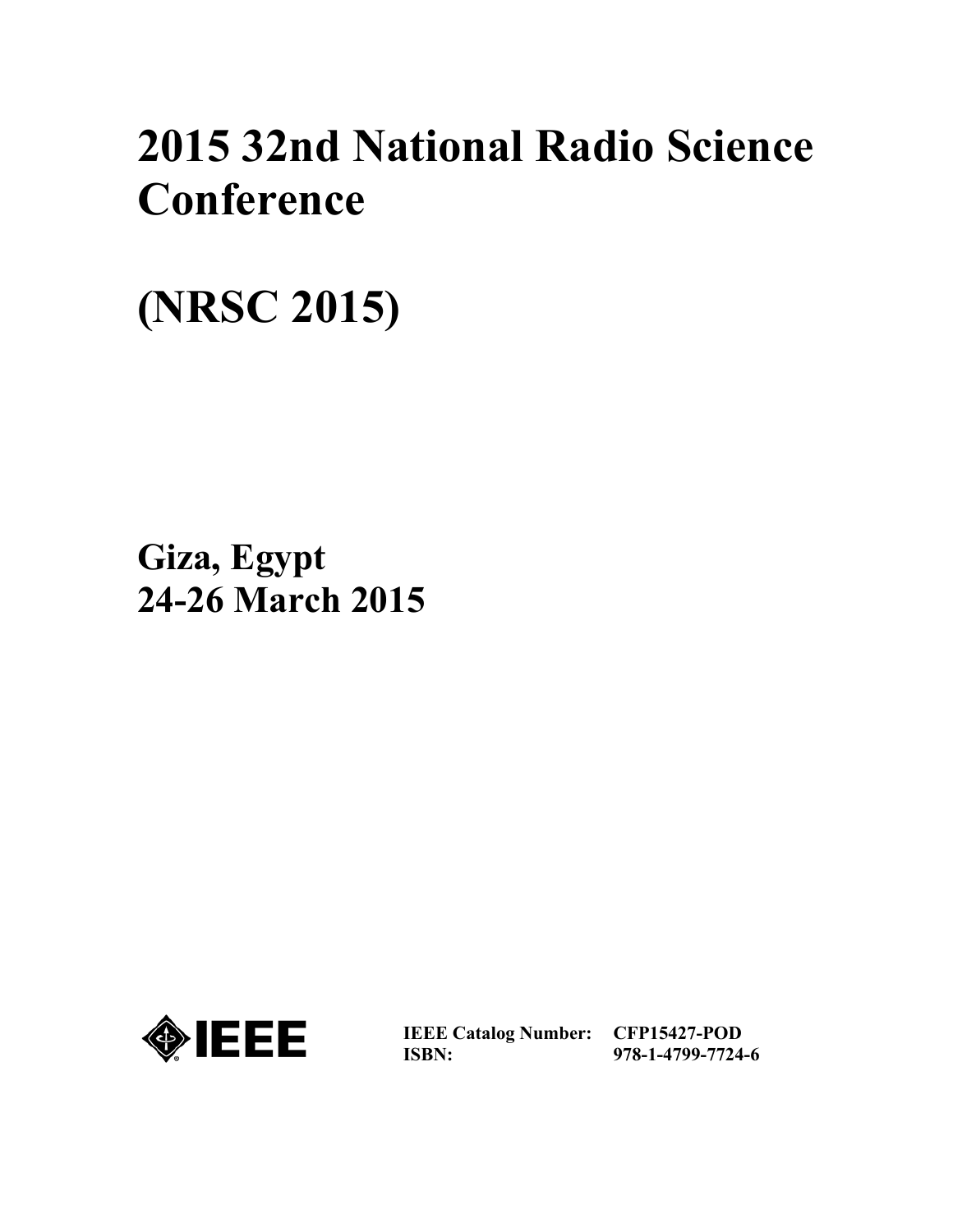| <b>Table of Contents</b>                                                                                                                              |                 |  |
|-------------------------------------------------------------------------------------------------------------------------------------------------------|-----------------|--|
| <b>Faculty of Engineering MSA University</b>                                                                                                          | N/A             |  |
| 2015 32nd Welcome to National Radio Science Conference (NRSC) at MSA<br><b>University</b>                                                             | $\overline{vi}$ |  |
| <b>NRSC2015 Conference Scope</b>                                                                                                                      | viii            |  |
| A Concise Report on the Activities of Egypt's National URSI Committee (NRSC)                                                                          | ix              |  |
| 2015 32nd National Radio Science Conference Committees                                                                                                | xii             |  |
| 2015 32nd National Radio Science Conference Board of Referees                                                                                         | xiii            |  |
| <b>Honored Egyptian Pioneers of Radio Science in NRSC2015</b>                                                                                         | xiv             |  |
| <b>NRSC2015 Program Summary</b>                                                                                                                       | xviii           |  |
| <b>NRSC2015 Technical Program</b>                                                                                                                     | xxi             |  |
| <b>Commission B: Fields and Waves</b>                                                                                                                 |                 |  |
| B1. Investigation Into The Effects of Solar Cells on The DRA Reflectarray /<br>Transmitarray Antenna Design                                           | $\mathbf{1}$    |  |
| B2. Broadband Millimeter-Wave Rectangular Reflectarray Antenna Utilizing Novel<br>Polarization Insensitive Multi-Resonant Unit Cells                  | 9               |  |
| B3. Dual Polarized Channel Strip-map SAR System for Land Imaging                                                                                      | 17              |  |
| B4. Householder based Bayesian Beamformer                                                                                                             | 27              |  |
| B5. Isolated Elements Dual-Band Microstrip Patch Antenna Array Using C-Shape<br><b>DGS</b>                                                            | 36              |  |
| B6. Multiband Sharp-Skirt Compact Gap Resonator Based D-CRLH                                                                                          | 43              |  |
| B7. UWB Band Pass Filter with Two Band Notches Using T-Shape Resonators                                                                               | 51              |  |
| B8. Reduced Size Mushroom Like EBG for Antennas Mutual Coupling Reduction                                                                             | 57              |  |
| B9. Equivalent Circuit with Frequency-Independent Lumped Elements for Plasmonic<br>Graphene Patch Antenna Using Particle Swarm Optimization Technique | 65              |  |
| B10. Compact Multi Band GSM-GPS-WiFi Meta-material Front End Antennas                                                                                 | 74              |  |
| B11. Plasma Reflectarray/Transmittarray Antennas Using A Single Structure                                                                             | 82              |  |
| B12. Indoor Wave Propagation Prediction by Using 3D Waveguide Model                                                                                   | 91              |  |
| <b>Commission C: Radio Communication Systems and Signal Processing</b>                                                                                |                 |  |
| C1. Flexible LDPC decoder architecture for (3-6) regular codes                                                                                        | 100             |  |
| C2. Uplink Performance of MIMO Multi-hop LTE-A Based on Link Adaptation                                                                               | 108             |  |
| C3. Automatic Digital Modulation Recognition of Satellite Communication Signals                                                                       | 118             |  |
| C4. Multi Rate Single Code Multi Carrier Superposition Coded Modulation (MR-<br>SCMC-SCM) for Multi User Communications                               | 127             |  |
| C5. Performance Analysis of Massive MIMO Multiuser Transmit Beam forming<br>Techniques over Generalized Spatial Channel Model                         | 139             |  |
|                                                                                                                                                       |                 |  |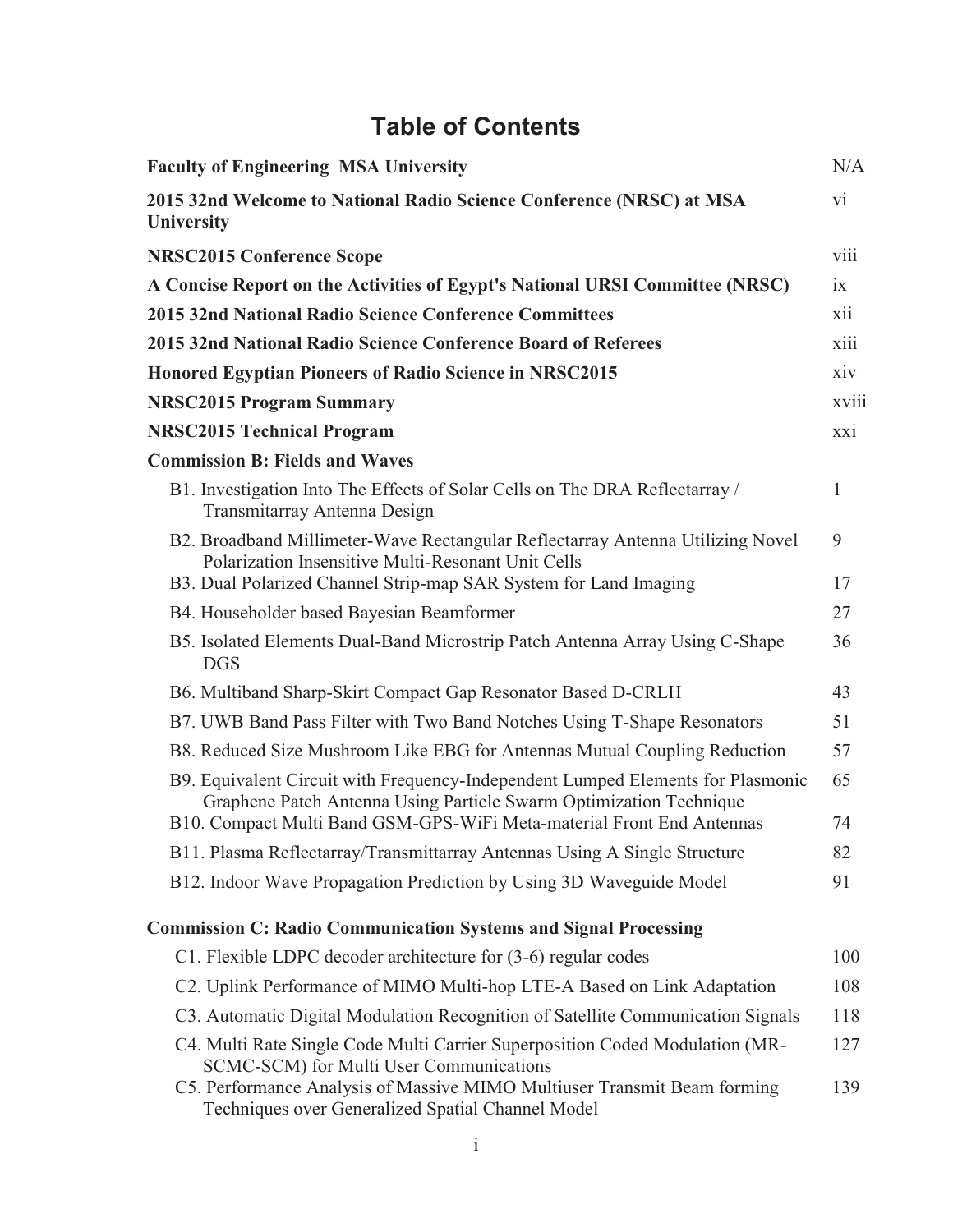| C6. Chip by Chip Iterative Detection for Spatial Modulation Aided Multiple Input                                                             | 147 |
|----------------------------------------------------------------------------------------------------------------------------------------------|-----|
| Multiple Output System<br>C7. Performance Analysis of Single Carrier and Multicarrier IDMA Signals in Non-                                   | 155 |
| Gaussian Impulsive Channel<br>C8. SLM Technique Based on Particle Swarm Optimization Algorithm for PAPR<br>Reduction in Wavelet-OFDM Systems | 163 |
| C9. Second Order Cyclostationarity of Fractional Fourier Transform Orthogonal<br>Frequency Division Multiplexing Signal                      | 171 |
| C10. Haar Wavelet Image Compression Algorithm (HW-JPEG2000)                                                                                  | 179 |
| C11. A Radon Transform Based Technique for Identification of Palmprint Images                                                                | 189 |
| C12. Driving Features from Spectral Reflectance Images for Improving Minute<br>Object Detection (not presented)                              | N/A |
| C13. A Novel Error Concealment Technique for Wavelet-coded I-frames for Block-<br><b>Based Video Coding Systems</b>                          | 204 |
| C14. Improving the performance of lossless Data Compressors using XNOR function<br>and modified relative encoding methods                    | 213 |
| C15. CFO Mitigation in OFDM Systems with a Comparative Analysis to CP-Based<br><b>Estimator Technique</b>                                    | 219 |
| C16. Improved Carrier Frequency Offset Correction for OFDM Systems Based on<br>Dual Bandwidth and Clustered Pilot Tones                      | 229 |
| C17. BER Reduction of Uncoded OFDM Systems over Time Selective Fading<br><b>Channels Using Receiver Windowing</b>                            | 240 |
| C18. On The Performance Analysis of Symbol-Level Regressive Coding Technique<br>via Variational Bayesian Expectation Maximization            | 250 |
| C19. Immune Node Deployment Algorithm for Mobile Wireless Sensor Networks<br>with Limited Mobility based on Probabilistic Sensing Model      | 259 |
| C20. Energy Consumption and Lifetime Analysis for Wireless Sensor Networks                                                                   | 268 |
| C21. Analytical Analysis of a Cluster Controlled Mobility Scheme for Data Security<br>and Reliability in UWSNs                               | 277 |
| C22. Avionics Full-duplex switched Ethernet (AFDX): Modeling and Simulation                                                                  | 286 |
| C23. Self-Healing Autonomic Networking for Voice Quality in VoIP and Wireless<br><b>Networks</b>                                             | 297 |
| C24. Harmonic Semi-partitioning Scheduling Algorithm for Multi-core Real-time<br><b>Systems</b>                                              | 305 |
| C25. Design and Implementation of Synchronization and Cell Search Algorithms for<br><b>LTE</b> Receiver                                      | 313 |
| <b>Commission D: Electronics and Photonics</b>                                                                                               |     |
| D1. High frequency in-plane MEMS actuator                                                                                                    | 323 |
| D2. Evaluation of Carbon Nanotube-Based MEMS Piezoresistive Pressure Sensors                                                                 | 329 |
| D3. Optical coupling of cylindrical micromirrors in micro-optical benches                                                                    | 340 |
| D4. Implementation of Optical Distance Measurement Using Correlation-Based and<br>Time Stretching Technique on Digital Signal Controller     | 347 |
| D5. Design of InGaAsP/InP Compact Integrated Lyot Depolarizer                                                                                | 355 |

 $\rm ii$